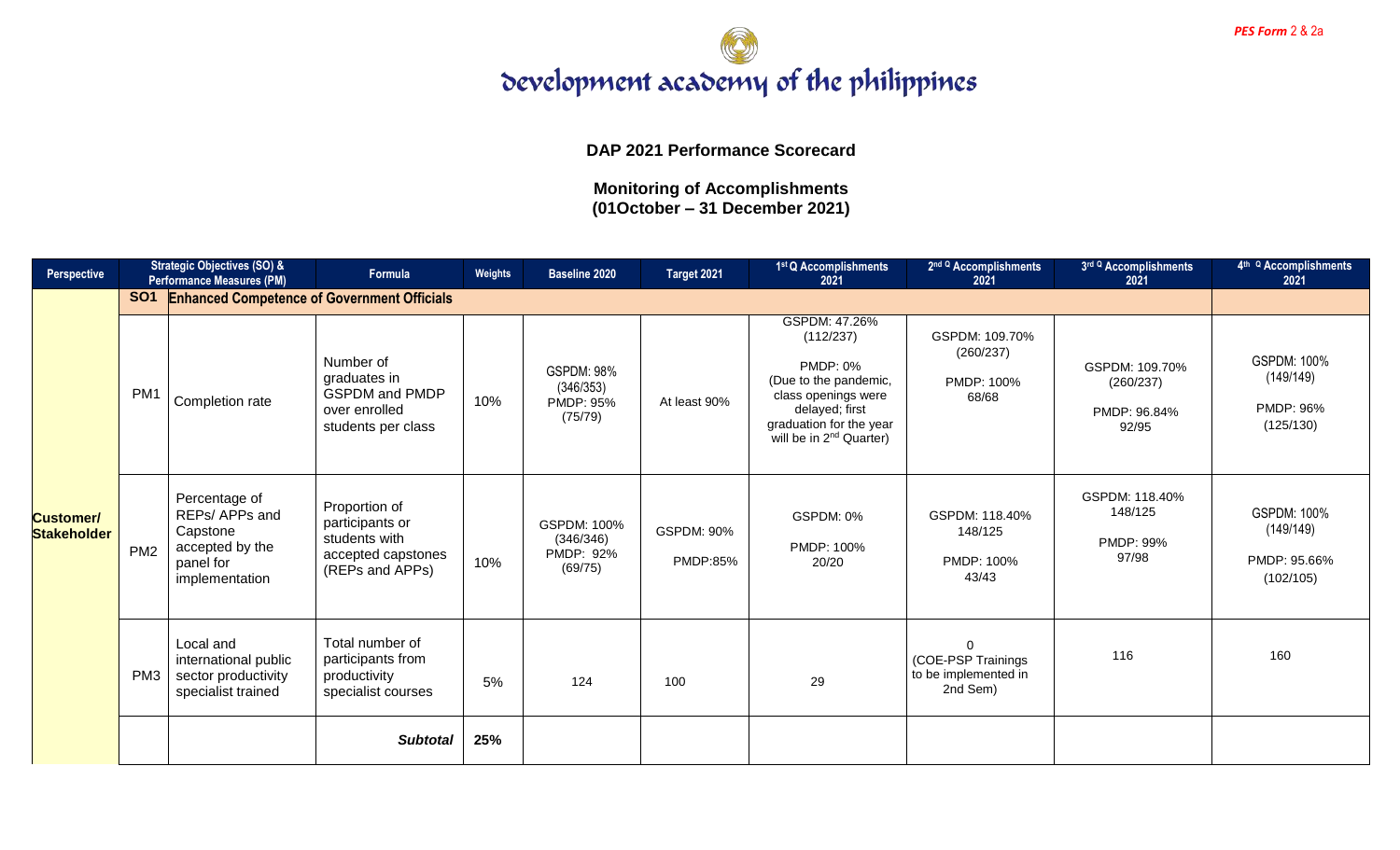

**DAP 2021 Performance Scorecard**

| Perspective |                 | <b>Strategic Objectives (SO) &amp;</b><br><b>Performance Measures (PM)</b>     | Formula                                                                                               | Weights | <b>Baseline 2020</b> | Target 2021    | 1 <sup>st</sup> Q Accomplishments<br>2021                                                                                | 2 <sup>nd Q</sup> Accomplishments<br>2021 | 3rd Q Accomplishments<br>2021 | 4 <sup>th Q</sup> Accomplishments<br>2021 |  |  |
|-------------|-----------------|--------------------------------------------------------------------------------|-------------------------------------------------------------------------------------------------------|---------|----------------------|----------------|--------------------------------------------------------------------------------------------------------------------------|-------------------------------------------|-------------------------------|-------------------------------------------|--|--|
|             |                 | SO2 Improved Effectiveness and Efficiency of Government Organizations Assisted |                                                                                                       |         |                      |                |                                                                                                                          |                                           |                               |                                           |  |  |
|             | PM4             | Percentage of client<br>government offices<br>with ISO 9001<br>certifiable QMS | No. of agencies with<br>ISO9001Certifiable<br>QMS over total<br>number of agencies<br>assisted on QMS | 5%      | 100%<br>(13/13)      | 80%            | 100%<br>5/5                                                                                                              | 100%<br>19/19                             | 100%<br>19/19                 | 100%<br>(32/32)                           |  |  |
|             | PM <sub>5</sub> | Agencies assisted in<br>innovation projects                                    | Total count of<br>agencies assisted<br>in Innovation<br>projects                                      | 5%      | 23                   | 20             | $\mathbf 0$                                                                                                              | 28                                        | 17                            | $\Omega$<br>(total:45)                    |  |  |
|             |                 |                                                                                | <b>Subtotal</b>                                                                                       | 10%     |                      |                |                                                                                                                          |                                           |                               |                                           |  |  |
|             |                 |                                                                                |                                                                                                       |         |                      |                | SO3 Broadened Adoption of Innovative and Synergistic Solutions to Address Broad-based policy and socio-economic concerns |                                           |                               |                                           |  |  |
|             | PM <sub>6</sub> | New programs<br>institutionalized                                              | Total number of<br>programs that<br>have been<br>institutionalized                                    | 5%      |                      |                | On-going                                                                                                                 | On-going                                  | On-going                      |                                           |  |  |
|             | PM7             | Number of<br>researches<br>and studies<br>completed                            | Total number of<br>research and studies<br>completed                                                  | 5%      | $\overline{7}$       | $\overline{7}$ | On-going                                                                                                                 | On-going                                  | On-going                      | 13                                        |  |  |
|             | PM <sub>8</sub> | Research utilized<br>by clients                                                | Total count of<br>research utilized by<br>clients                                                     | 5%      | 1                    |                | On-going                                                                                                                 | On-going                                  | On-going                      |                                           |  |  |
|             |                 |                                                                                | <b>Subtotal</b>                                                                                       | 15%     |                      |                |                                                                                                                          |                                           |                               |                                           |  |  |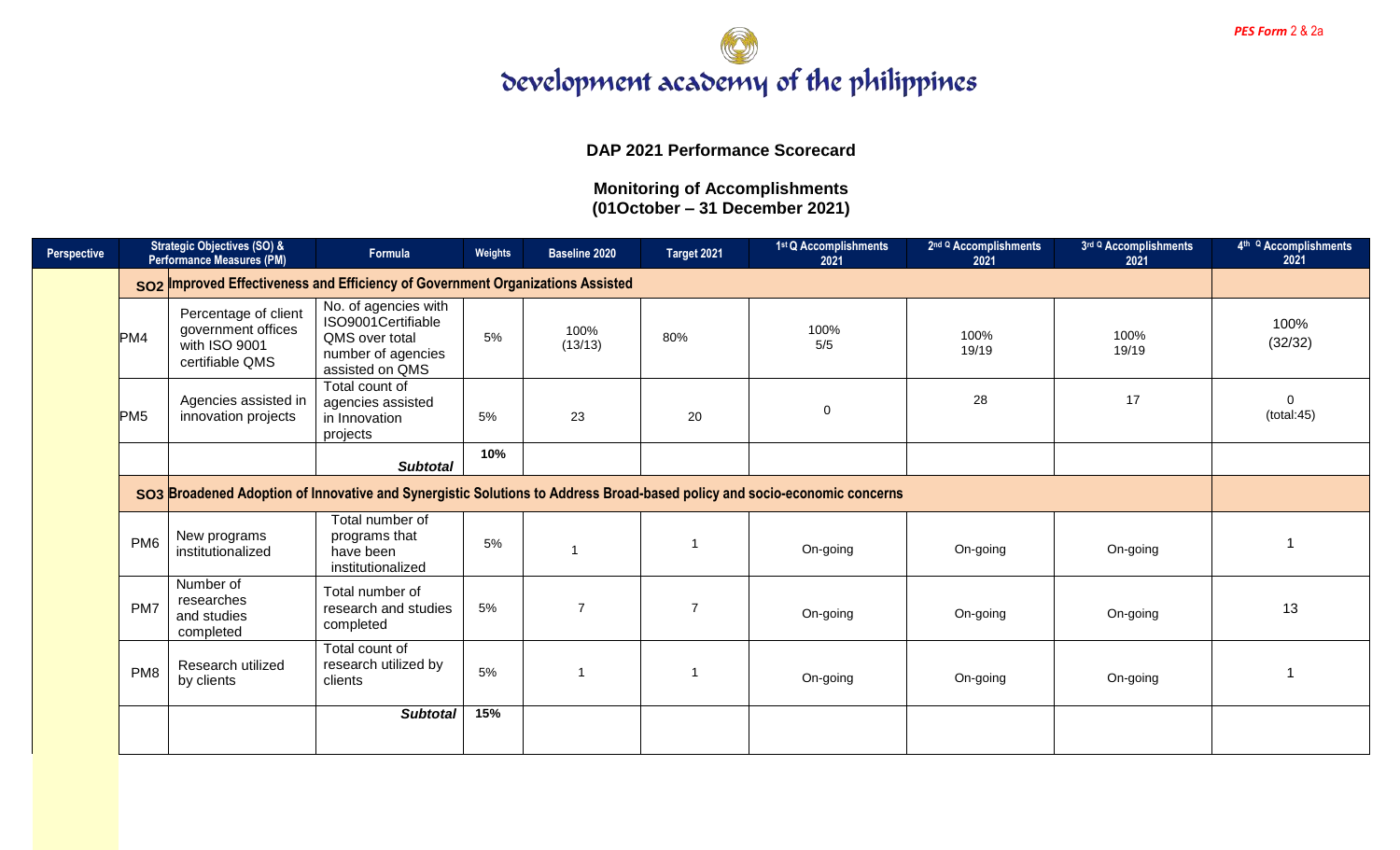

**DAP 2021 Performance Scorecard**

| Perspective      |                  | <b>Strategic Objectives (SO) &amp;</b><br><b>Performance Measures (PM)</b> | Formula                                                                                                    | Weights | <b>Baseline 2020</b> | Target 2021 | 1st Q Accomplishments<br>2021                                                              | 2 <sup>nd Q</sup> Accomplishments<br>2021 | 3rd Q Accomplishments<br>2021                                       | 4 <sup>th Q</sup> Accomplishments<br>2021               |
|------------------|------------------|----------------------------------------------------------------------------|------------------------------------------------------------------------------------------------------------|---------|----------------------|-------------|--------------------------------------------------------------------------------------------|-------------------------------------------|---------------------------------------------------------------------|---------------------------------------------------------|
|                  |                  |                                                                            | SO4 Ensured Delivery of Relevant High-Quality Training, Education, Consultancy and Research Services       |         |                      |             |                                                                                            |                                           |                                                                     |                                                         |
|                  | PM <sub>9</sub>  | Percentage of<br>satisfied<br>customers                                    | Percentage of<br>customers who gave<br>at least a satisfactory<br>rating                                   | 5%      | 99%                  | 85%         | On-going Project<br>Validation                                                             | On-going Project<br>Validation            | On-going Project<br>Validation and<br>Contracting of<br>Consultants | 4.66<br>(average mean score of<br>Overall Satisfaction) |
|                  |                  |                                                                            | <b>Subtotal</b>                                                                                            | 5%      |                      |             |                                                                                            |                                           |                                                                     |                                                         |
|                  | <b>SO5</b>       |                                                                            | Broadened Network and Linkages with Local and Foreign (Public and Private) Institution                     |         |                      |             |                                                                                            |                                           |                                                                     |                                                         |
|                  | <b>PM10</b>      | Percentage of<br>active<br>partnership with<br>institutions                | Total number of<br>partnerships with<br>existing activities<br>over total number of<br>partnerships Forged | 5%      | 100%                 | 80%         | 2 new Partners<br>(Udacity Inc. and<br>Harrisburg University of<br>Science and Technology) | On-going                                  | 1 new Partner<br>(Philippine Institute for<br>Development Studies)  | 92%<br>(22/24)                                          |
|                  | PM <sub>11</sub> | International<br>projects/<br>hostings<br>implemented                      | Total count of APO<br>projects hosted or<br>implemented by DAP                                             | 5%      | 14                   | 15          | $\overline{2}$                                                                             | 3                                         | 6                                                                   |                                                         |
|                  |                  |                                                                            | <b>Subtotal</b>                                                                                            | 10%     |                      |             |                                                                                            |                                           |                                                                     |                                                         |
|                  | <b>SO6</b>       | <b>Sustained Financial Viability</b>                                       |                                                                                                            |         |                      |             |                                                                                            |                                           |                                                                     |                                                         |
| <b>Financial</b> | <b>PM12</b>      | Gross Revenue (in<br>million pesos)                                        | Gross revenue<br>year to year                                                                              | 5%      | P 593.6M             | P 597 M     | P101.7M                                                                                    | P291.9M                                   | P424.2M                                                             | P525 Million                                            |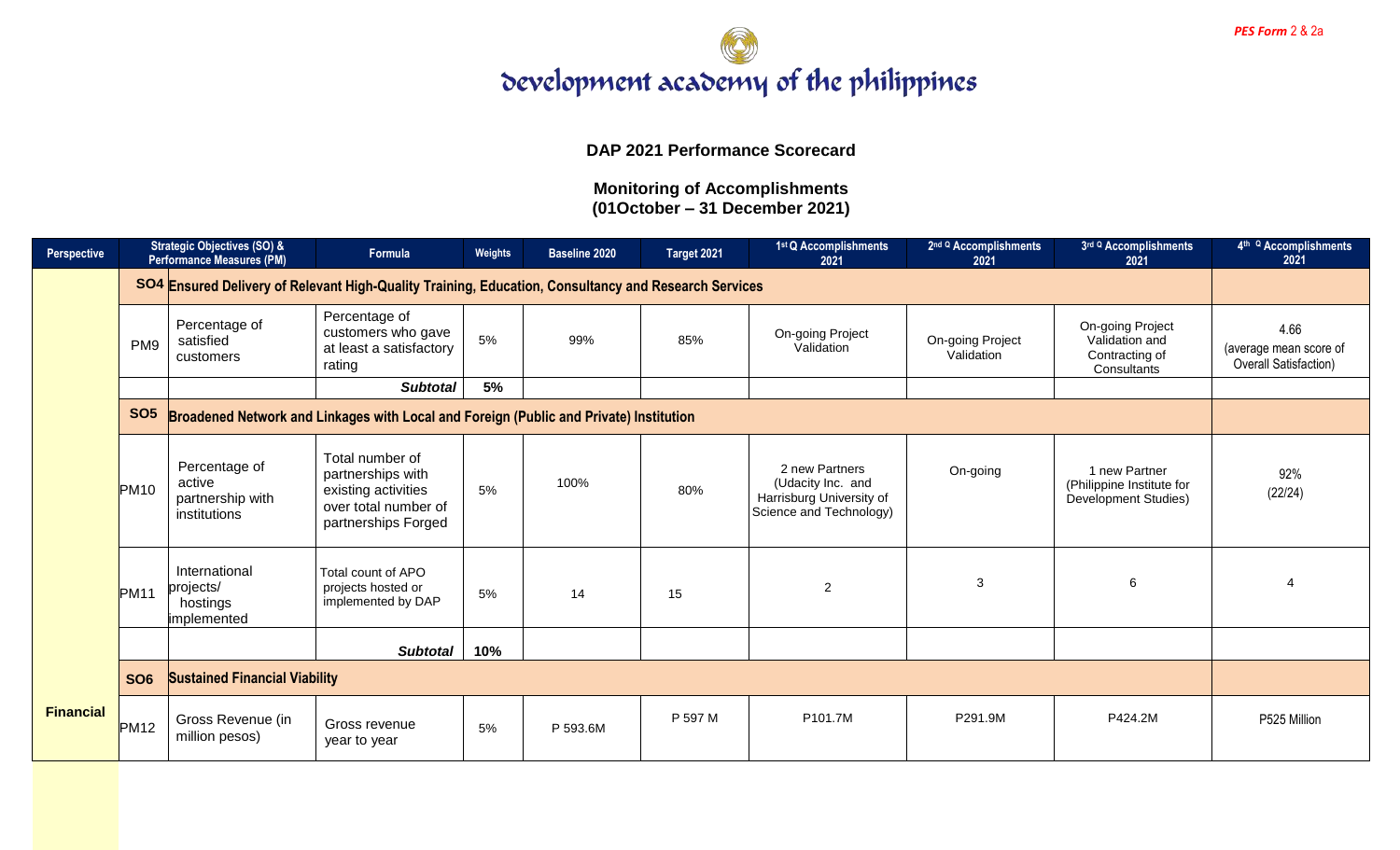

## **DAP 2021 Performance Scorecard**

| Perspective                       | <b>Strategic Objectives (SO) &amp;</b><br><b>Performance Measures (PM)</b> |                                                                                                                                                       | Formula                                                                                                              | Weights | <b>Baseline 2020</b>                                   | Target 2021                                           | 1 <sup>st</sup> Q Accomplishments<br>2021                | 2 <sup>nd Q</sup> Accomplishments<br>2021                | 3rd Q Accomplishments<br>2021                                                                        | 4 <sup>th Q</sup> Accomplishments<br>2021                                                            |
|-----------------------------------|----------------------------------------------------------------------------|-------------------------------------------------------------------------------------------------------------------------------------------------------|----------------------------------------------------------------------------------------------------------------------|---------|--------------------------------------------------------|-------------------------------------------------------|----------------------------------------------------------|----------------------------------------------------------|------------------------------------------------------------------------------------------------------|------------------------------------------------------------------------------------------------------|
|                                   | PM <sub>13</sub>                                                           | <b>Earnings Before</b><br>Interest, Taxes,<br>Depreciation &<br>Amortization (EBITDA)                                                                 | <b>Actual EBITDA</b><br>amount<br>(absolute value<br>average 3 year)                                                 | 5%      | P 100.8M                                               | P 54 M                                                | P2.3M                                                    | P75.2M                                                   | P98.2M                                                                                               | P110 Million                                                                                         |
|                                   |                                                                            |                                                                                                                                                       | <b>Subtotal</b>                                                                                                      | 10%     |                                                        |                                                       |                                                          |                                                          |                                                                                                      |                                                                                                      |
|                                   | <b>SO7</b>                                                                 | <b>Achieved Operational Efficiency</b>                                                                                                                |                                                                                                                      |         |                                                        |                                                       |                                                          |                                                          |                                                                                                      |                                                                                                      |
| <b>Internal</b><br><b>Process</b> | PM14                                                                       | <b>Budget Utilization</b><br>Rate for Major Govt<br>Programs from NG                                                                                  | Total amount disbursed<br>by DAP over total<br>amount released by<br><b>DBM</b>                                      | 5%      | 100%                                                   | 100%                                                  | 63%                                                      | 79%                                                      | 93%                                                                                                  | 100%                                                                                                 |
|                                   | PM <sub>15</sub>                                                           | On-time delivery<br>rate                                                                                                                              | No.of projects<br>completed on or<br>before agreed project<br>duration over total<br>number of projects<br>completed | 3%      | 95.35%<br>(82/86)                                      | 80%                                                   | 73%<br>(32/44)                                           | 79%<br>(56/71)                                           | 89.29%<br>75/84                                                                                      | 87.74 or 88%<br>(186/212)                                                                            |
|                                   | <b>PM16</b>                                                                | <b>Quality Mgt</b><br>System (QMS)<br>Conformance Rate<br>(Project Management<br>System, Support Systems,<br>and Conference Facilities<br>Management) | Actual<br>Accomplishment                                                                                             | 5%      | DAP Passed the<br>Recertification<br>For ISO 9001:2015 | Continued<br>Certification<br><b>ISO</b><br>9001:2015 | Surveillance Audit is<br>scheduled in the 3rd<br>Quarter | Surveillance Audit is<br>scheduled in the 3rd<br>Quarter | <b>Passed Surveillance</b><br>Audit last October 4, 2021<br>Continued ISO 9001:2015<br>Certification | <b>Passed Surveillance</b><br>Audit last October 4, 2021<br>Continued ISO 9001:2015<br>Certification |
|                                   | <b>PM 17</b>                                                               | Number of e-<br>government initiative<br>developed/<br>implemented                                                                                    | Actual count of e-<br>government initiative<br>developed/implemented                                                 | 2%      | (DTS)                                                  | (eRMS)                                                | <b>NDY</b><br>On-going                                   | <b>NDY</b><br>On-going                                   | <b>NDY</b><br>On-going                                                                               | 1<br>(eRMS)                                                                                          |
|                                   |                                                                            |                                                                                                                                                       | <b>Subtotal</b>                                                                                                      | 15%     |                                                        |                                                       |                                                          |                                                          |                                                                                                      |                                                                                                      |